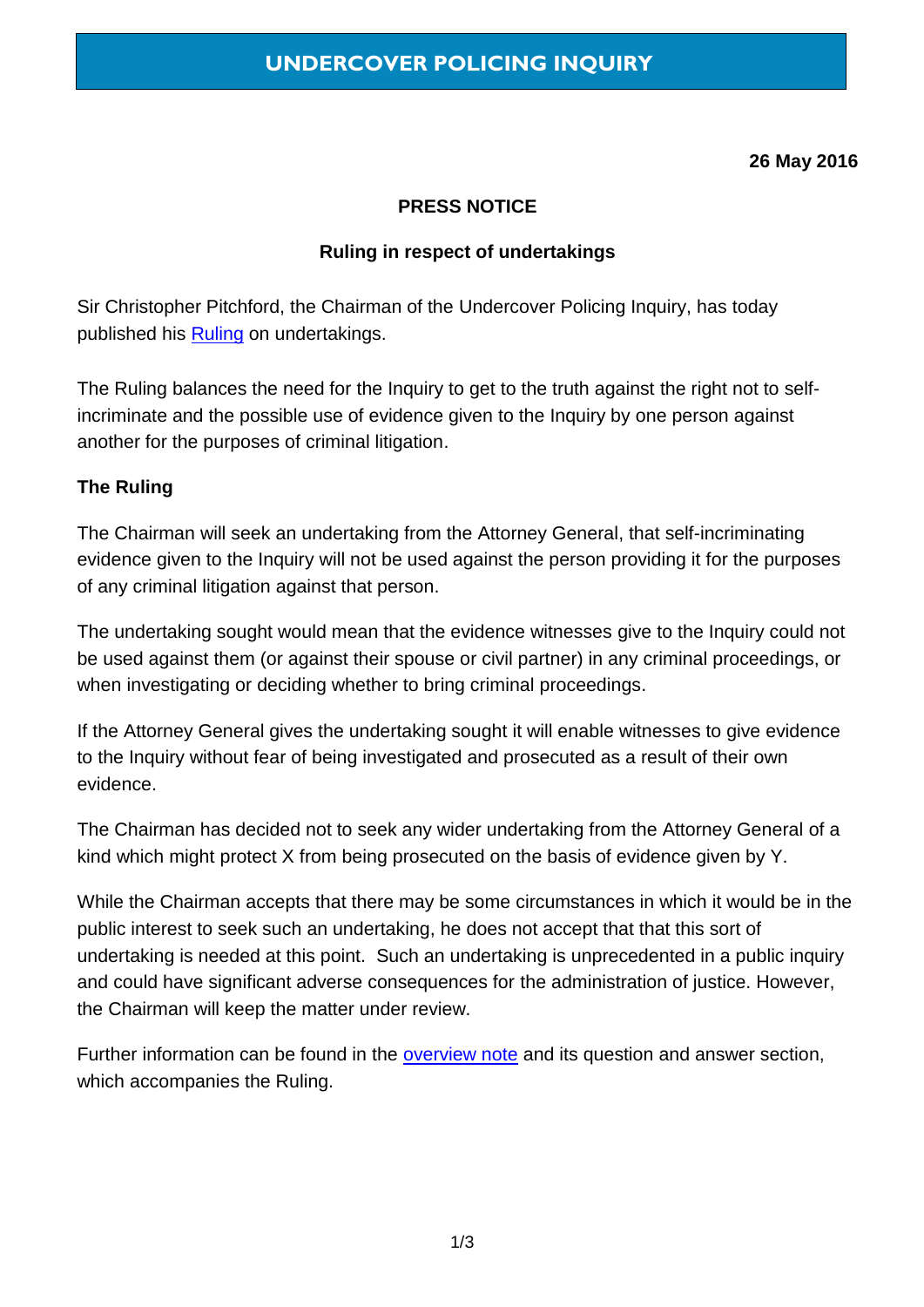# **Next Steps**

The Chairman will write to the Attorney General and will publish the response so that people giving evidence are clear about the basis on which they may give evidence to the Inquiry.

The Inquiry has almost completed the current tranche of its preliminary hearings. One step remains outstanding:

 A hearing will take place on 22 June 2016 to consider the issue of whether the Inquiry has a duty to disclose to the parents of a deceased child that the child's identity was used for police purposes. Whether or not such a duty exists, the Chairman will be deciding the approach that he is going to take when deciding who, if anyone, should be informed that a deceased child's identity has been used by an undercover police officer.

# **Background**

The purpose of the Undercover Policing Inquiry is to inquire into and report on undercover police operations conducted by English and Welsh police forces in England and Wales since 1968. The Inquiry will examine the contribution undercover policing has made to tackling crime, how it was and is supervised and regulated, and its effect on individuals involved, both police officers and others who came into contact with them.

The Inquiry ranges across the full scope of undercover policing work and will look at the work of the Special Demonstration Squad, the National Public Order Intelligence Unit and undercover policing by all English and Welsh police forces in England and Wales. The Inquiry will also examine whether people may have been wrongly convicted in cases involving undercover police officers, and refer any such cases to a separate panel for consideration.

The work of the Inquiry will fall into three modules:

- 1. Module one will look at what happened in the deployment of undercover officers in the past, their conduct, and the impact of their activities on themselves and others.
- 2. Module two will look at the management and oversight of undercover policing. In particular it will look at the authorisation of and justification for undercover police operations. This will include the role not only of police forces but also that of other government departments such as the Home Office. In relation to undercover police officers, it will look at issues such as their selection, training, supervision and care after the end of an undercover deployment.
- 3. Module three will be forward-looking and take evidence to assist the Chairman to make recommendations about how undercover policing should be conducted in future. It is anticipated that the Inquiry will receive evidence from expert witnesses and evidence about best practice in other jurisdictions.

# **ENDS**